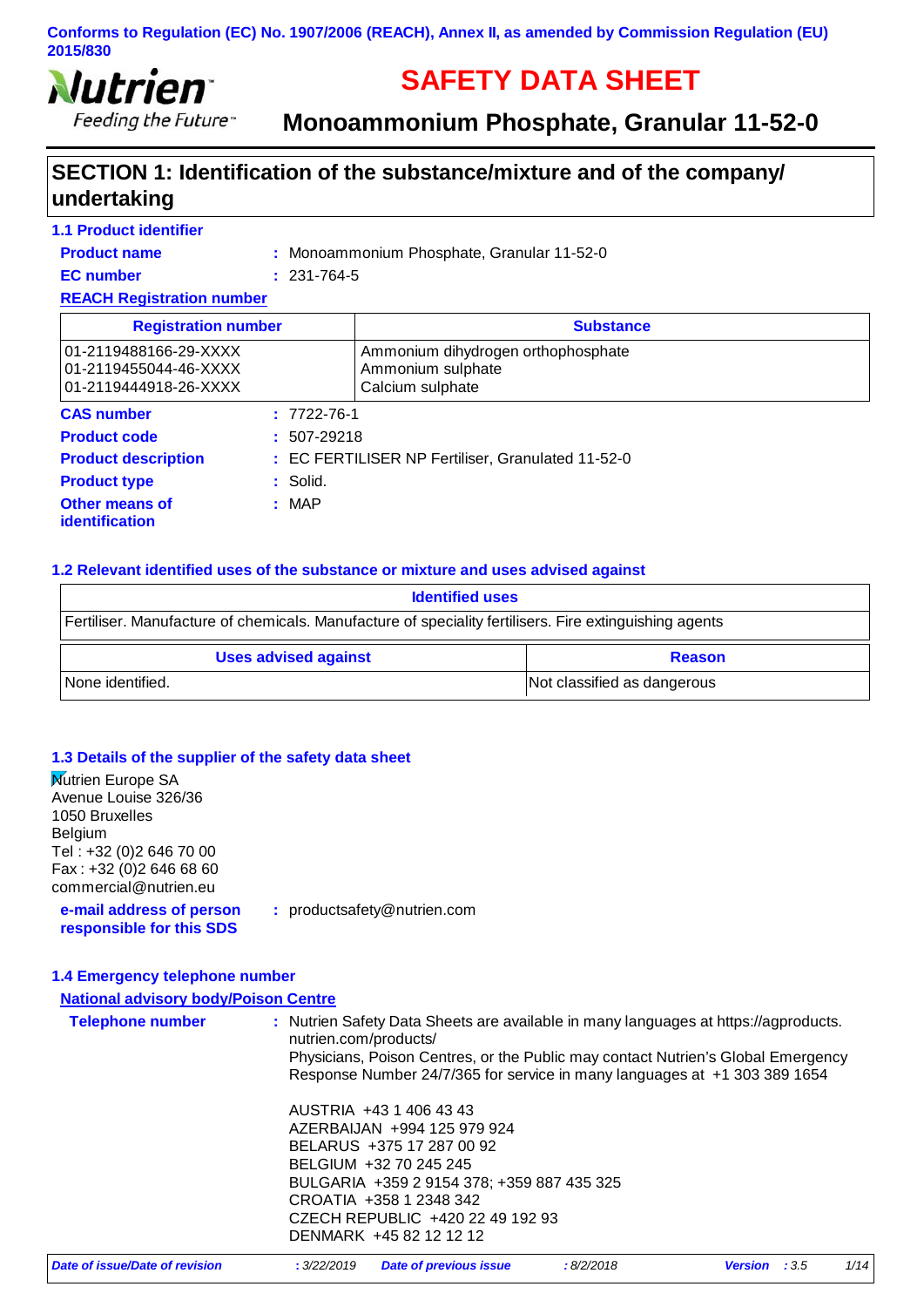*Monoammonium Phosphate, Granular 11-52-0*

# **SECTION 1: Identification of the substance/mixture and of the company/ undertaking**

| ESTONIA 16662; +372 62 69 379                                            |
|--------------------------------------------------------------------------|
| FINLAND +358 9 471977                                                    |
| <b>FRANCE</b>                                                            |
|                                                                          |
| Angers +33 (0) 2 41 48 21 21                                             |
| Bordeaux +33 (0) 5 56 96 40 80                                           |
| Lille 0800 59 59 59 (national callers)                                   |
| Lyon +33 (0) 4 72 11 69 11                                               |
| Marseille +33 (0)4 91 75 25 25                                           |
| Nancy +33 (0) 3 83 22 50 50                                              |
|                                                                          |
| Paris +33 (0) 1 40 05 48 48                                              |
| Rennes +33 (0) 2 99 59 22 22                                             |
| Strasbourg +33 (0)3 88 37 37 37                                          |
| Toulouse +33 (0) 5 61 77 74 47                                           |
| GEORGIA +995 99 53 33 20                                                 |
| GERMANY                                                                  |
| Berlin +49 30 192 40                                                     |
|                                                                          |
| Bonn +49 228 192 40                                                      |
| Erfurt +49 361 730 730                                                   |
| Freiburg +49 761 192 40                                                  |
| Goettingen +49 551 192 40                                                |
| Homburg (Saar) +49 6841 192 40                                           |
| Mainz +49 6131 192 40                                                    |
| Munich +49 89 192 40                                                     |
|                                                                          |
| GREECE +30 21 07 79 37 77                                                |
| HUNGARY +36 80 20 11 99                                                  |
| ICELAND +354 543 22 22                                                   |
| IRELAND +353 1 837 9964 (medical professionals) +353 1 809 2166 (public) |
| ISRAEL +972 4 854 19 00                                                  |
| <b>ITALY</b>                                                             |
| Bergamo +39 800 883 300                                                  |
|                                                                          |
| Firenze +39 55 794 7819                                                  |
| Foggia +39 881 732 326                                                   |
| Genoa +39 10 563 62 45                                                   |
| Milan +39 02 6610 1029                                                   |
| Padova +39 49 827 50 78                                                  |
| Pavia +39 38 224 444                                                     |
| Rome +39 06 305 43 43                                                    |
|                                                                          |
| Turin +39 011 663 7637                                                   |
| KAZAKHSTAN +7 3272 925 868                                               |
| LITHUANIA +370 5 236 20 52; +370 687 533 78                              |
| NETHERLANDS +31 30 274 88 88                                             |
| NORWAY +47 22 59 13 00                                                   |
| <b>POLAND</b>                                                            |
| Gdansk +48 58 682 04 04                                                  |
|                                                                          |
| Krakow +48 12 411 99 99                                                  |
| Lòdz +48 42 63 14 724                                                    |
| Sosnowiec +48 32 266 11 45                                               |
| Warszawa +48 22 619 66 54                                                |
| Wroclaw +48 71 343 30 08                                                 |
| PORTUGAL 808 250 143 (national callers)                                  |
| ROMANIA +402 212 106 282                                                 |
|                                                                          |
| <b>RUSSIAN FEDERATION</b>                                                |
| Ekaterinburg +7 343 229 98 57                                            |
| Moscow +7 495 628 1687                                                   |
| Saint-Petersburg +7 921 757 3228                                         |
| SERBIA +381 11 3608 440                                                  |
| SLOVAKIA +421 2 5477 4166                                                |
|                                                                          |
| SLOVENIA +386 41 635 500                                                 |
|                                                                          |
| SPAIN +34 91 562 0420                                                    |
| SWEDEN 112 (national callers); +46 (0)10 456 6700                        |
| SWITZERLAND +41 44 251 51 51 (in Switzerland dial 145)                   |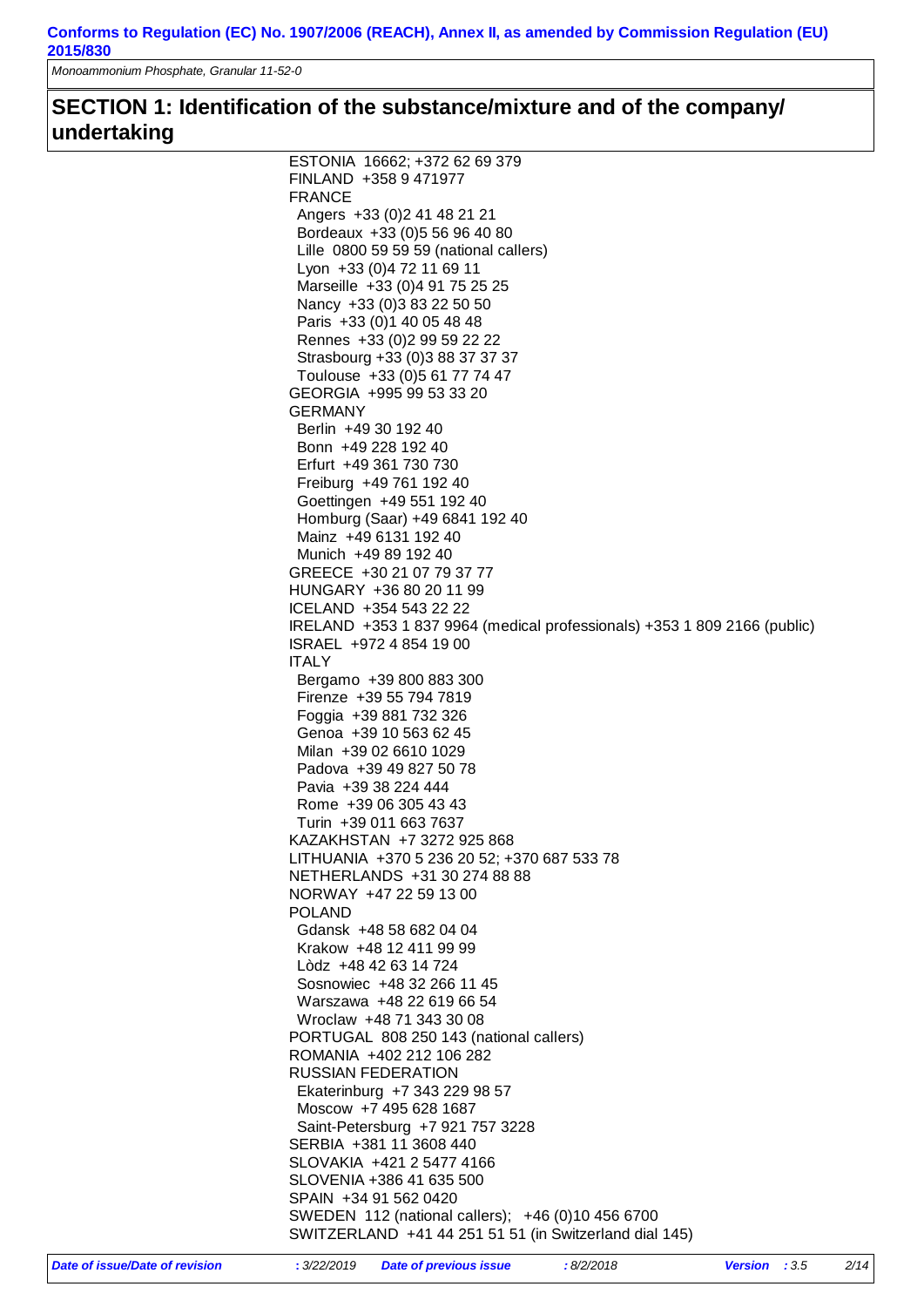## **SECTION 1: Identification of the substance/mixture and of the company/ undertaking**

|                           | THE FORMER YUGOSLAVIA +38 923 147 635                |
|---------------------------|------------------------------------------------------|
|                           | TURKEY +90 0312 433 70 01 or 0 800 314 7900          |
|                           | UNITED KINGDOM                                       |
|                           | Belfast 844 892 0111                                 |
|                           | Birmingham 844 892 0111                              |
|                           | Edinburgh 844 892 0111                               |
|                           | Newcastle Upon Tyne +44 191 2606182; +44 191 2606180 |
|                           | Penarth 844 892 0111                                 |
| <b>Supplier</b>           |                                                      |
| <b>Telephone number</b>   | : Mutrien Europe SA                                  |
|                           | <b>EMERGENCY TELEPHONE NUMBERS:</b>                  |
|                           | Transportation: 00-1-303-389-1654                    |
|                           | Medical: 00-1-303-389-1654                           |
| <b>Hours of operation</b> | : 24/7/365                                           |
|                           |                                                      |

# **SECTION 2: Hazards identification**

#### **2.1 Classification of the substance or mixture**

**Product definition : Mono-constituent substance** 

**Classification according to Regulation (EC) No. 1272/2008 [CLP/GHS]**

This product does not meet the criteria for classification in any hazard class according to Regulation (EC) 1272/2008 on classification, labelling and packaging of substances and mixtures.

Not classified.

See Section 16 for the full text of the H statements declared above.

See Section 11 for more detailed information on health effects and symptoms.

#### **2.2 Label elements**

**Hazard pictograms :**



| <b>Signal word</b>                                                                                                                                              | : No signal word.                                                                                                                |
|-----------------------------------------------------------------------------------------------------------------------------------------------------------------|----------------------------------------------------------------------------------------------------------------------------------|
| <b>Hazard statements</b>                                                                                                                                        | : Not applicable.                                                                                                                |
| <b>Precautionary statements</b>                                                                                                                                 |                                                                                                                                  |
| <b>General</b>                                                                                                                                                  | : Read label before use. Keep out of reach of children. If medical advice is needed,<br>have product container or label at hand. |
| <b>Prevention</b>                                                                                                                                               | : Not applicable.                                                                                                                |
| <b>Response</b>                                                                                                                                                 | : Not applicable.                                                                                                                |
| <b>Storage</b>                                                                                                                                                  | : Not applicable.                                                                                                                |
| <b>Disposal</b>                                                                                                                                                 | : Not applicable.                                                                                                                |
| <b>Supplemental label</b><br>elements                                                                                                                           | : Safety data sheet available on request.                                                                                        |
| <b>Annex XVII - Restrictions</b><br>on the manufacture,<br>placing on the market and<br>use of certain dangerous<br>substances, mixtures and<br><b>articles</b> | : Not applicable.                                                                                                                |
| <b>Special packaging requirements</b>                                                                                                                           |                                                                                                                                  |
| <b>Containers to be fitted</b><br>with child-resistant<br>fastenings                                                                                            | : Not applicable.                                                                                                                |

*Date of issue/Date of revision* **:** *3/22/2019 Date of previous issue : 8/2/2018 Version : 3.5 3/14*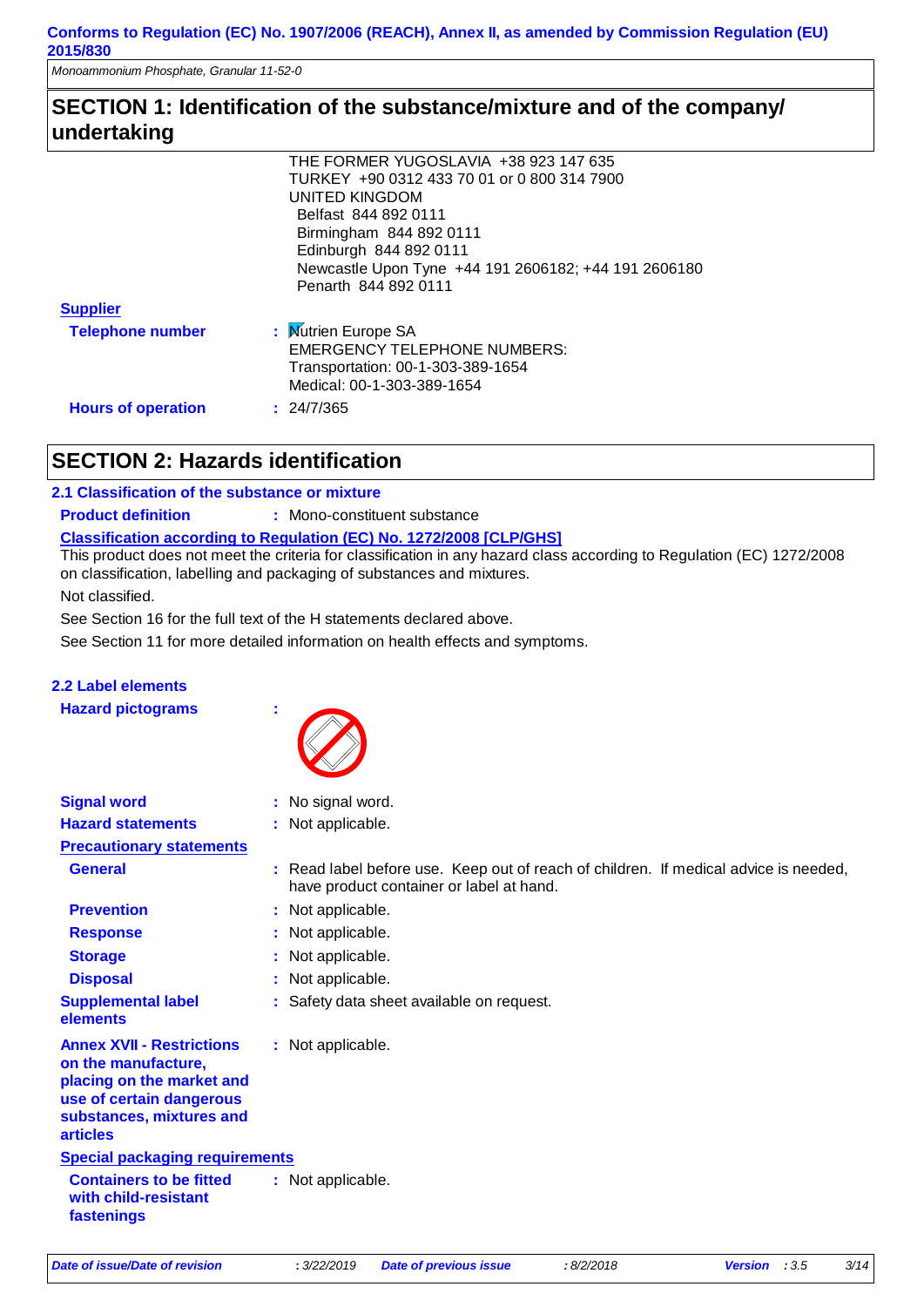## **SECTION 2: Hazards identification**

**Tactile warning of danger :** Not applicable.

#### **2.3 Other hazards**

| <b>Substance meets the</b><br>criteria for PBT according<br>to Regulation (EC) No.<br><b>1907/2006, Annex XIII</b>  | : Not applicable.                                                                                                                              |
|---------------------------------------------------------------------------------------------------------------------|------------------------------------------------------------------------------------------------------------------------------------------------|
| <b>Substance meets the</b><br>criteria for vPvB according<br>to Regulation (EC) No.<br><b>1907/2006, Annex XIII</b> | : Not applicable.                                                                                                                              |
| Other hazards which do<br>not result in classification                                                              | : Handling and/or processing of this material may generate a dust which can cause<br>mechanical irritation of the eyes, skin, nose and throat. |

## **SECTION 3: Composition/information on ingredients**

| <b>3.1 Substances</b>                 | : Mono-constituent substance                                                      |               |                                               |             |
|---------------------------------------|-----------------------------------------------------------------------------------|---------------|-----------------------------------------------|-------------|
| <b>Product/ingredient name</b>        | <b>Identifiers</b>                                                                | $\frac{9}{6}$ | <b>Regulation (EC) No.</b><br>1272/2008 [CLP] | <b>Type</b> |
| Ammonium dihydrogen<br>orthophosphate | REACH Reg. #:<br>01-2119488166-29-XXXX<br>EC No.: 231-764-5<br>CAS: 7722-76-1     | 80-100        | Not classified.                               | [A]         |
| Ammonium sulphate                     | REACH Reg.#:<br>01-2119455044-46-XXXX<br>EC No.: 231-984-1<br>CAS #: 7783-20-2    | $0 - 10$      | Not classified.                               | [B]         |
| Calcium sulfate                       | REACH Reg.#:<br>01-2119444918-26-XXXX<br>EC No.: 231-900-3<br>$CAS #: 10101-41-4$ | $0 - 10$      | Not classified.                               | [B]         |

There are no additional ingredients present which, within the current knowledge of the supplier, are classified and contribute to the classification of the substance and hence require reporting in this section.

**Type** 

[A] Constituent

[B] Impurity

[C] Stabilising additive

Occupational exposure limits, if available, are listed in Section 8.

### **SECTION 4: First aid measures**

## **4.1 Description of first aid measures**

| <b>Eye contact</b>                | : Immediately flush eyes with plenty of water, occasionally lifting the upper and lower<br>eyelids. Check for and remove any contact lenses. Get medical attention if irritation<br>occurs.                                                                    |
|-----------------------------------|----------------------------------------------------------------------------------------------------------------------------------------------------------------------------------------------------------------------------------------------------------------|
| <b>Inhalation</b>                 | : Get medical attention if symptoms occur. In case of inhalation of decomposition<br>products in a fire, symptoms may be delayed.                                                                                                                              |
| <b>Skin contact</b>               | : Wash with soap and water.                                                                                                                                                                                                                                    |
| <b>Ingestion</b>                  | : Wash out mouth with water. If material has been swallowed and the exposed person<br>is conscious, give small quantities of water to drink. Do not induce vomiting unless<br>directed to do so by medical personnel. Get medical attention if symptoms occur. |
| <b>Protection of first-aiders</b> | : No action shall be taken involving any personal risk or without suitable training.<br>Mouth-to-mouth resuscitation of oral exposure patients is not recommended. First-<br>aiders with contaminated clothing should be properly decontaminated.              |

#### **4.2 Most important symptoms and effects, both acute and delayed Over-exposure signs/symptoms**

| Date of issue/Date of revision | : 3/22/2019 | <b>Date of previous issue</b> | 8/2/2018 | <b>Version</b> : $3.5$ |  |
|--------------------------------|-------------|-------------------------------|----------|------------------------|--|
|                                |             |                               |          |                        |  |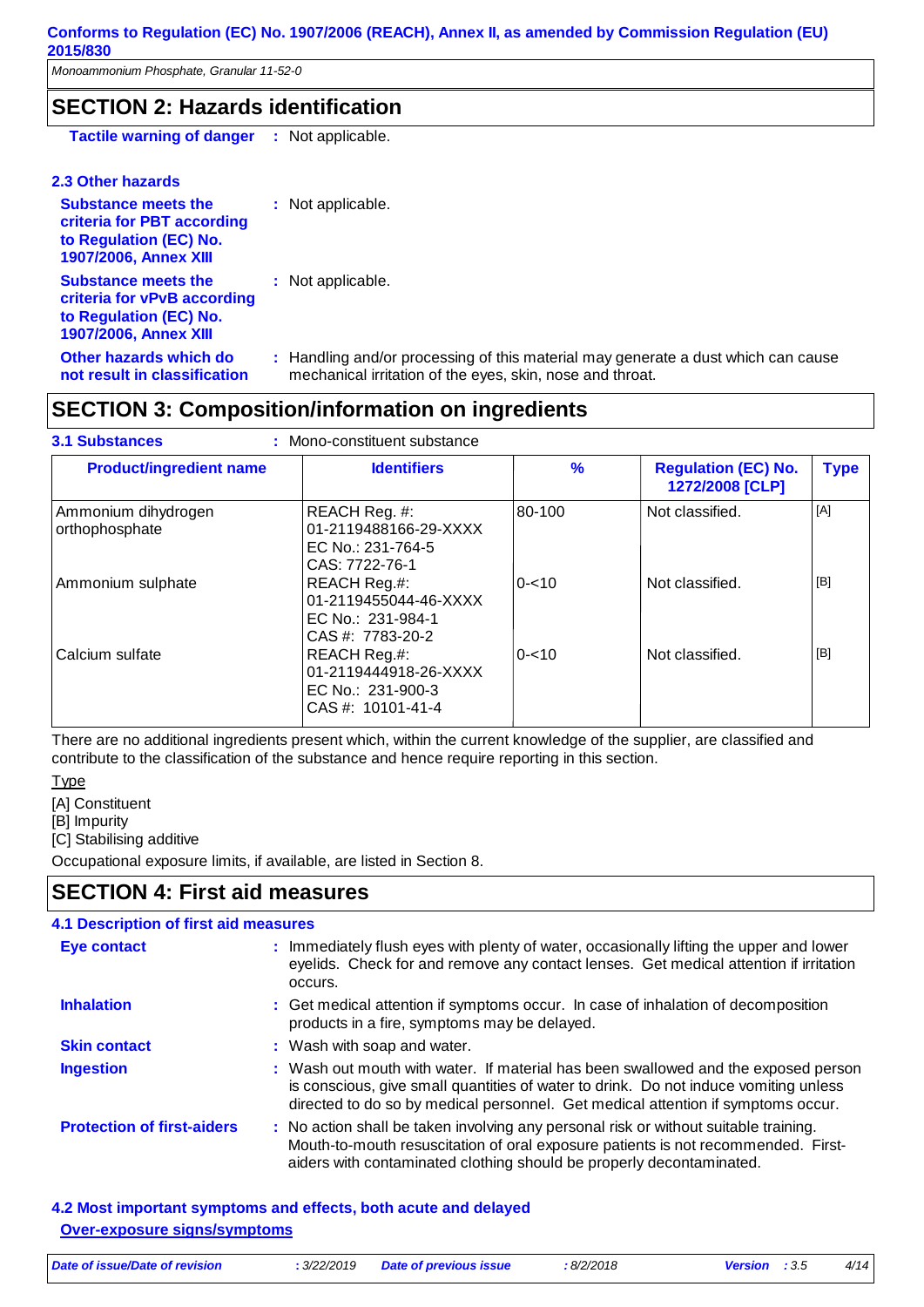*Monoammonium Phosphate, Granular 11-52-0*

### **SECTION 4: First aid measures**

| Eye contact         | : May cause irritation due to mechanical action. |
|---------------------|--------------------------------------------------|
| <b>Inhalation</b>   | : No specific data.                              |
| <b>Skin contact</b> | : No specific data.                              |
| <b>Ingestion</b>    | : No specific data.                              |

#### **4.3 Indication of any immediate medical attention and special treatment needed**

| <b>Notes to physician</b>  | : Treat symptomatically. Contact poison treatment specialist immediately if large<br>quantities have been ingested or inhaled. In case of inhalation of decomposition<br>products in a fire, symptoms may be delayed. The exposed person may need to be<br>kept under medical surveillance for 48 hours. For professional, multilingual, medical<br>support, in case of medical emergencies involving Nutrien products, telephone the<br>Nutrien global 24 hour Emergency Number: 00-1-303-389-1654. |
|----------------------------|------------------------------------------------------------------------------------------------------------------------------------------------------------------------------------------------------------------------------------------------------------------------------------------------------------------------------------------------------------------------------------------------------------------------------------------------------------------------------------------------------|
| <b>Specific treatments</b> | : No specific treatment. Treat symptomatically.                                                                                                                                                                                                                                                                                                                                                                                                                                                      |

# **SECTION 5: Firefighting measures**

| 5.1 Extinguishing media                                   |                                                                                                                                                                                                                                                                                                                                                                       |  |  |  |
|-----------------------------------------------------------|-----------------------------------------------------------------------------------------------------------------------------------------------------------------------------------------------------------------------------------------------------------------------------------------------------------------------------------------------------------------------|--|--|--|
| <b>Suitable extinguishing</b><br>media                    | : Non-flammable. Material will not burn. Use an extinguishing agent suitable for the<br>surrounding fire.                                                                                                                                                                                                                                                             |  |  |  |
| <b>Unsuitable extinguishing</b><br>media                  | : None known.                                                                                                                                                                                                                                                                                                                                                         |  |  |  |
| 5.2 Special hazards arising from the substance or mixture |                                                                                                                                                                                                                                                                                                                                                                       |  |  |  |
| <b>Hazards from the</b><br>substance or mixture           | : No specific fire or explosion hazard.                                                                                                                                                                                                                                                                                                                               |  |  |  |
| <b>Hazardous combustion</b><br>products                   | : Decomposition products may include the following materials:<br>nitrogen oxides                                                                                                                                                                                                                                                                                      |  |  |  |
| <b>5.3 Advice for firefighters</b>                        |                                                                                                                                                                                                                                                                                                                                                                       |  |  |  |
| <b>Special protective actions</b><br>for fire-fighters    | : Promptly isolate the scene by removing all persons from the vicinity of the incident if<br>there is a fire. No action shall be taken involving any personal risk or without suitable<br>training.                                                                                                                                                                   |  |  |  |
| <b>Special protective</b><br>equipment for fire-fighters  | : Fire-fighters should wear appropriate protective equipment and self-contained<br>breathing apparatus (SCBA) with a full face-piece operated in positive pressure<br>mode. Clothing for fire-fighters (including helmets, protective boots and gloves)<br>conforming to European standard EN 469 will provide a basic level of protection for<br>chemical incidents. |  |  |  |
| <b>Additional information</b>                             | : Contain and collect the water used to fight the fire for later treatment and disposal.                                                                                                                                                                                                                                                                              |  |  |  |

### **SECTION 6: Accidental release measures**

|                                         | 6.1 Personal precautions, protective equipment and emergency procedures                                                                                                                                               |
|-----------------------------------------|-----------------------------------------------------------------------------------------------------------------------------------------------------------------------------------------------------------------------|
| For non-emergency<br>personnel          | : No action shall be taken involving any personal risk or without suitable training. Keep<br>unnecessary and unprotected personnel from entering. Put on appropriate personal<br>protective equipment.                |
| For emergency responders                | : If specialised clothing is required to deal with the spillage, take note of any<br>information in Section 8 on suitable and unsuitable materials. See also the<br>information in "For non-emergency personnel".     |
| <b>6.2 Environmental</b><br>precautions | : Avoid dispersal of spilt material and runoff and contact with soil, waterways, drains<br>and sewers. Inform the relevant authorities if the product has caused adverse<br>impacts (sewers, waterways, soil or air). |

#### **6.3 Methods and material for containment and cleaning up**

*Date of issue/Date of revision* **:** *3/22/2019 Date of previous issue : 8/2/2018 Version : 3.5 5/14*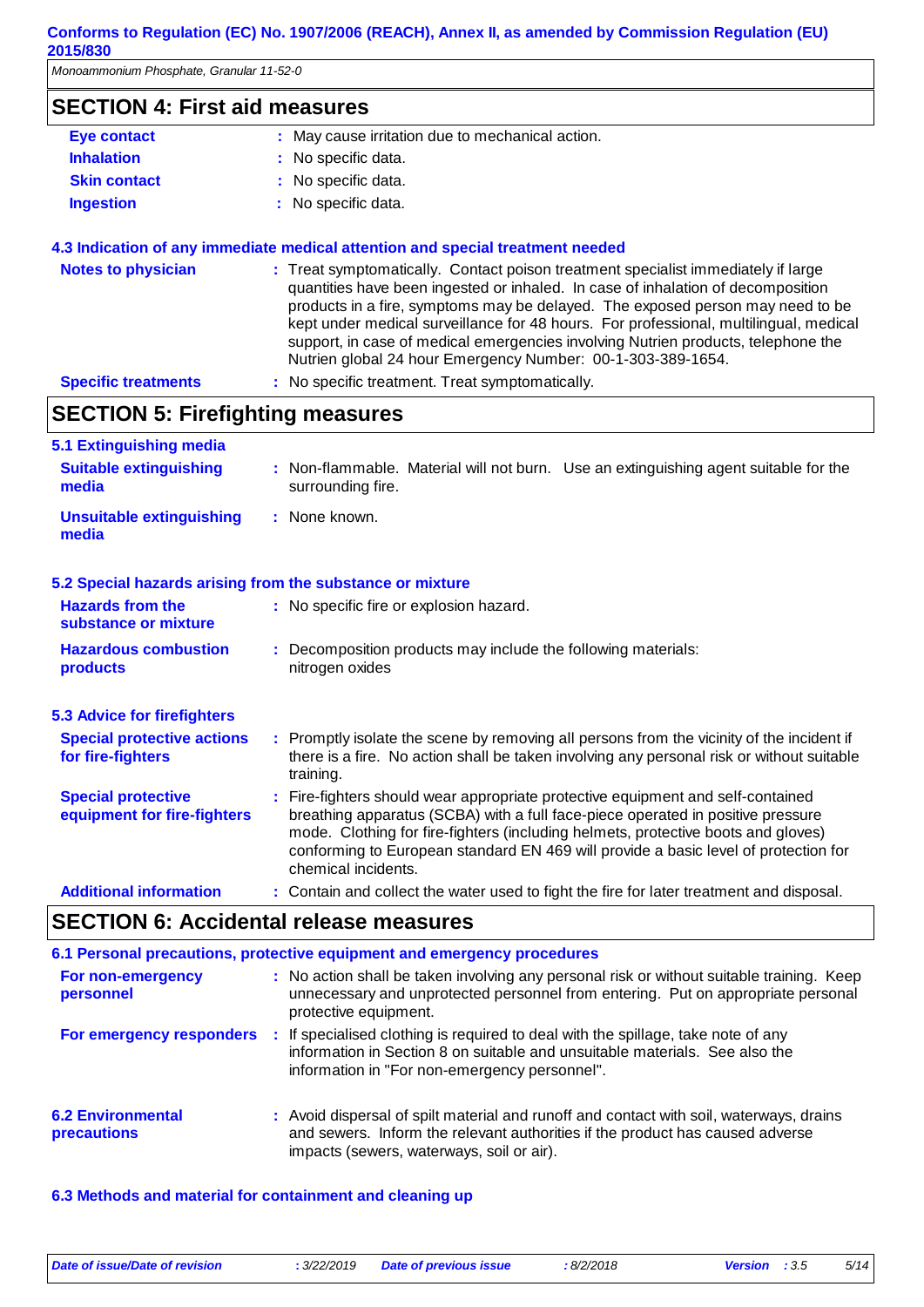### **SECTION 6: Accidental release measures**

| <b>Small spill</b>                               | : Move containers from spill area. Vacuum or sweep up material and place in a<br>designated, labelled waste container. Dispose of via a licensed waste disposal<br>contractor.<br>or<br>Recover the material and use it for its intended purpose.                                                                                                                                                                                   |
|--------------------------------------------------|-------------------------------------------------------------------------------------------------------------------------------------------------------------------------------------------------------------------------------------------------------------------------------------------------------------------------------------------------------------------------------------------------------------------------------------|
| <b>Large spill</b>                               | : Move containers from spill area. Prevent entry into sewers, water courses,<br>basements or confined areas. Use appropriate equipment to put the spilled<br>substance in a container for reuse or disposal. Recover the material and use it for its<br>intended purpose.<br>or<br>Dispose of via a licensed waste disposal contractor. Note: see Section 1 for<br>emergency contact information and Section 13 for waste disposal. |
| <b>6.4 Reference to other</b><br><b>sections</b> | : See Section 1 for emergency contact information.<br>See Section 8 for information on appropriate personal protective equipment.<br>See Section 13 for additional waste treatment information.                                                                                                                                                                                                                                     |

### **SECTION 7: Handling and storage**

The information in this section contains generic advice and guidance.

#### **7.1 Precautions for safe handling**

| <b>Protective measures</b>                              | : Put on appropriate personal protective equipment (see Section 8).                                                                                            |
|---------------------------------------------------------|----------------------------------------------------------------------------------------------------------------------------------------------------------------|
| <b>Advice on general</b><br><b>occupational hygiene</b> | : Workers should wash hands and face before eating, drinking and smoking. Do not<br>ingest. See also Section 8 for additional information on hygiene measures. |

#### **7.2 Conditions for safe storage, including any incompatibilities**

Store in accordance with local regulations. May form steep piles that can collapse without warning when stored in bulk. Avoid forming steep slopes when removing product. Ensure that bulk bags or smaller packaged products stored in tiers are stacked, racked, blocked, interlocked, or otherwise secured to prevent sliding, rolling, or collapse. Use caution when opening truck or railcar doors as product may have shifted during transport.

Must be stored in a dry location. Absorbs moisture on long-term storage under high humidity conditions. Store away from incompatible materials (see Section 10). When product is stored in sealable containers, keep container tightly closed and sealed until ready for use. Sealable containers that have been opened must be carefully resealed and kept upright to prevent leakage. Do not store in unlabeled containers.

#### **7.3 Specific end use(s) Recommendations :**

Fertiliser.

**Industrial sector specific : solutions**

: Not applicable. Non-hazardous substance.

### **SECTION 8: Exposure controls/personal protection**

#### **8.1 Control parameters**

#### **Occupational exposure limits**

| <b>Product/ingredient name</b>                    |                                                                                                                                                                                                                                                                                                                                                                                                                                                                                                                            | <b>Exposure limit values</b>                                           |           |                |      |      |  |  |
|---------------------------------------------------|----------------------------------------------------------------------------------------------------------------------------------------------------------------------------------------------------------------------------------------------------------------------------------------------------------------------------------------------------------------------------------------------------------------------------------------------------------------------------------------------------------------------------|------------------------------------------------------------------------|-----------|----------------|------|------|--|--|
| No exposure limit value known.                    | soluble dusts.                                                                                                                                                                                                                                                                                                                                                                                                                                                                                                             | Check your local regulations to determine if exposure limits exist for |           |                |      |      |  |  |
| <b>Recommended monitoring</b><br>÷.<br>procedures | If this product contains ingredients with exposure limits, personal, workplace<br>atmosphere or biological monitoring may be required to determine the effectiveness<br>of the ventilation or other control measures and/or the necessity to use respiratory<br>protective equipment. Reference should be made to European Standard EN 689 for<br>methods for the assessment of exposure by inhalation to chemical agents and<br>national guidance documents for methods for the determination of hazardous<br>substances. |                                                                        |           |                |      |      |  |  |
| Date of issue/Date of revision                    | : 3/22/2019                                                                                                                                                                                                                                                                                                                                                                                                                                                                                                                | <b>Date of previous issue</b>                                          | :8/2/2018 | <b>Version</b> | :3.5 | 6/14 |  |  |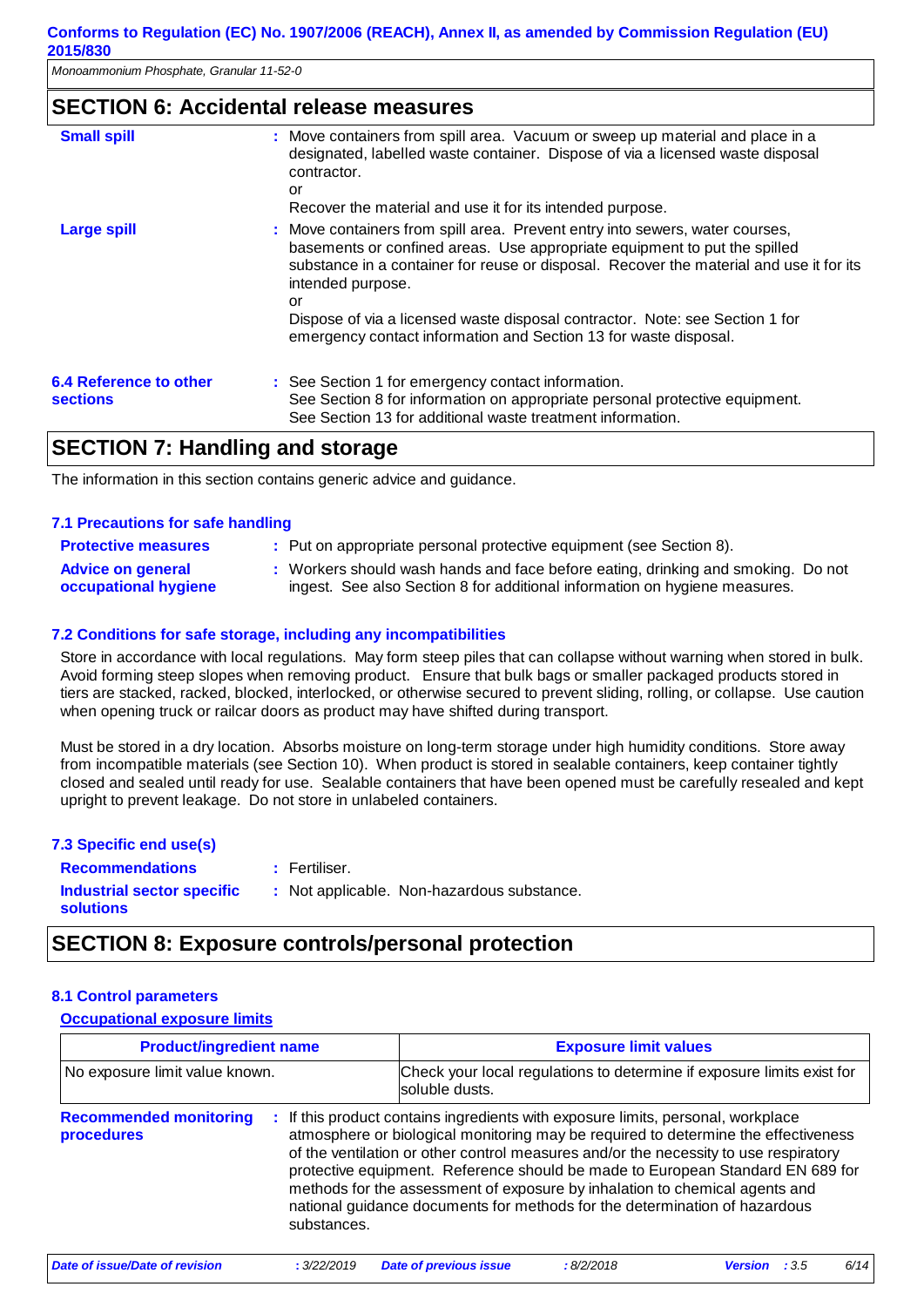# **SECTION 8: Exposure controls/personal protection**

### **DNELs/DMELs**

| ,,,,,,,,,,,,,,,,<br><b>Product/ingredient name</b> | <b>Type</b>                                                                                                                                                                                                                                                                                                                | <b>Exposure</b>                                                                                                                                                                                                                                                                                                               | <b>Value</b>          | <b>Population</b> |  | <b>Effects</b>            |  |
|----------------------------------------------------|----------------------------------------------------------------------------------------------------------------------------------------------------------------------------------------------------------------------------------------------------------------------------------------------------------------------------|-------------------------------------------------------------------------------------------------------------------------------------------------------------------------------------------------------------------------------------------------------------------------------------------------------------------------------|-----------------------|-------------------|--|---------------------------|--|
| Ammonium dihydrogen<br>orthophosphate              | <b>DNEL</b>                                                                                                                                                                                                                                                                                                                | Long term<br>Inhalation                                                                                                                                                                                                                                                                                                       | 6,1 mg/m <sup>3</sup> | Workers           |  | Systemic                  |  |
| <b>DNEL/DMEL Summary</b>                           |                                                                                                                                                                                                                                                                                                                            | : Very low toxicity to humans or animals.                                                                                                                                                                                                                                                                                     |                       |                   |  |                           |  |
| <b>PNECs</b>                                       |                                                                                                                                                                                                                                                                                                                            |                                                                                                                                                                                                                                                                                                                               |                       |                   |  |                           |  |
| <b>Product/ingredient name</b>                     |                                                                                                                                                                                                                                                                                                                            | <b>Compartment Detail</b>                                                                                                                                                                                                                                                                                                     |                       | <b>Value</b>      |  | <b>Method Detail</b>      |  |
| Ammonium dihydrogen orthophosphate                 |                                                                                                                                                                                                                                                                                                                            | Fresh water                                                                                                                                                                                                                                                                                                                   | $1,7$ mg/l            |                   |  | <b>Assessment Factors</b> |  |
| <b>PNEC Summary</b>                                |                                                                                                                                                                                                                                                                                                                            | : Very low acute toxicity to fish.                                                                                                                                                                                                                                                                                            |                       |                   |  |                           |  |
| <b>8.2 Exposure controls</b>                       |                                                                                                                                                                                                                                                                                                                            |                                                                                                                                                                                                                                                                                                                               |                       |                   |  |                           |  |
| <b>Appropriate engineering</b><br>controls         |                                                                                                                                                                                                                                                                                                                            | : No special ventilation requirements. Good general ventilation should be sufficient to<br>control worker exposure to airborne contaminants.                                                                                                                                                                                  |                       |                   |  |                           |  |
| <b>Individual protection measures</b>              |                                                                                                                                                                                                                                                                                                                            |                                                                                                                                                                                                                                                                                                                               |                       |                   |  |                           |  |
| <b>Hygiene measures</b>                            |                                                                                                                                                                                                                                                                                                                            | : Wash hands, forearms and face thoroughly after handling chemical products, before<br>eating, smoking and using the lavatory and at the end of the working period. Ensure<br>that eyewash stations and safety showers are close to the workstation location.                                                                 |                       |                   |  |                           |  |
| <b>Eye/face protection</b>                         | Safety eyewear complying with an approved standard should be used when a risk<br>assessment indicates this is necessary to avoid exposure to liquid splashes, mists,<br>gases or dusts.                                                                                                                                    |                                                                                                                                                                                                                                                                                                                               |                       |                   |  |                           |  |
| <b>Skin protection</b>                             |                                                                                                                                                                                                                                                                                                                            |                                                                                                                                                                                                                                                                                                                               |                       |                   |  |                           |  |
| <b>Hand protection</b>                             | : The personal protective equipment required varies, depending upon your risk<br>assessment. Suggested personal protective equipment: leather work gloves                                                                                                                                                                  |                                                                                                                                                                                                                                                                                                                               |                       |                   |  |                           |  |
| <b>Body protection</b>                             | : Personal protective equipment for the body should be selected based on the task<br>being performed and the risks involved and should be approved by a specialist<br>before handling this product.                                                                                                                        |                                                                                                                                                                                                                                                                                                                               |                       |                   |  |                           |  |
| <b>Other skin protection</b>                       | Appropriate footwear and any additional skin protection measures should be<br>selected based on the task being performed and the risks involved and should be<br>approved by a specialist before handling this product.                                                                                                    |                                                                                                                                                                                                                                                                                                                               |                       |                   |  |                           |  |
| <b>Respiratory protection</b>                      | : Use a properly fitted, air-purifying or air-fed respirator complying with an approved<br>standard if a risk assessment indicates this is necessary. Respirator selection must<br>be based on known or anticipated exposure levels, the hazards of the product and<br>the safe working limits of the selected respirator. |                                                                                                                                                                                                                                                                                                                               |                       |                   |  |                           |  |
| <b>Environmental exposure</b><br><b>controls</b>   |                                                                                                                                                                                                                                                                                                                            | Emissions from ventilation or work process equipment should be checked to ensure<br>they comply with the requirements of environmental protection legislation. In some<br>cases, fume scrubbers, filters or engineering modifications to the process equipment<br>will be necessary to reduce emissions to acceptable levels. |                       |                   |  |                           |  |

# **SECTION 9: Physical and chemical properties**

| 9.1 Information on basic physical and chemical properties |                                                           |                        |      |
|-----------------------------------------------------------|-----------------------------------------------------------|------------------------|------|
| <b>Appearance</b>                                         |                                                           |                        |      |
| <b>Physical state</b>                                     | : Solid. [Granular solid.]                                |                        |      |
| <b>Colour</b>                                             | : Not available.                                          |                        |      |
| <b>Odour</b>                                              | : Odourless.                                              |                        |      |
| <b>Odour threshold</b>                                    | : Not available.                                          |                        |      |
| рH                                                        | : 7 [Conc. $% w/w$ ]: 10%]                                |                        |      |
| <b>Melting point/freezing point</b>                       | $: 190^{\circ}$ C                                         |                        |      |
| Initial boiling point and boiling<br>range                | : Decomposition temperature: 200°C                        |                        |      |
| <b>Flash point</b>                                        | [Product does not sustain combustion.]                    |                        |      |
| <b>Evaporation rate</b>                                   | : Not available.                                          |                        |      |
| <b>Flammability (solid, gas)</b>                          | : Non-flammable. Material will not burn.                  |                        |      |
| Date of issue/Date of revision                            | : 3/22/2019<br><b>Date of previous issue</b><br>:8/2/2018 | <b>Version</b><br>:3.5 | 7/14 |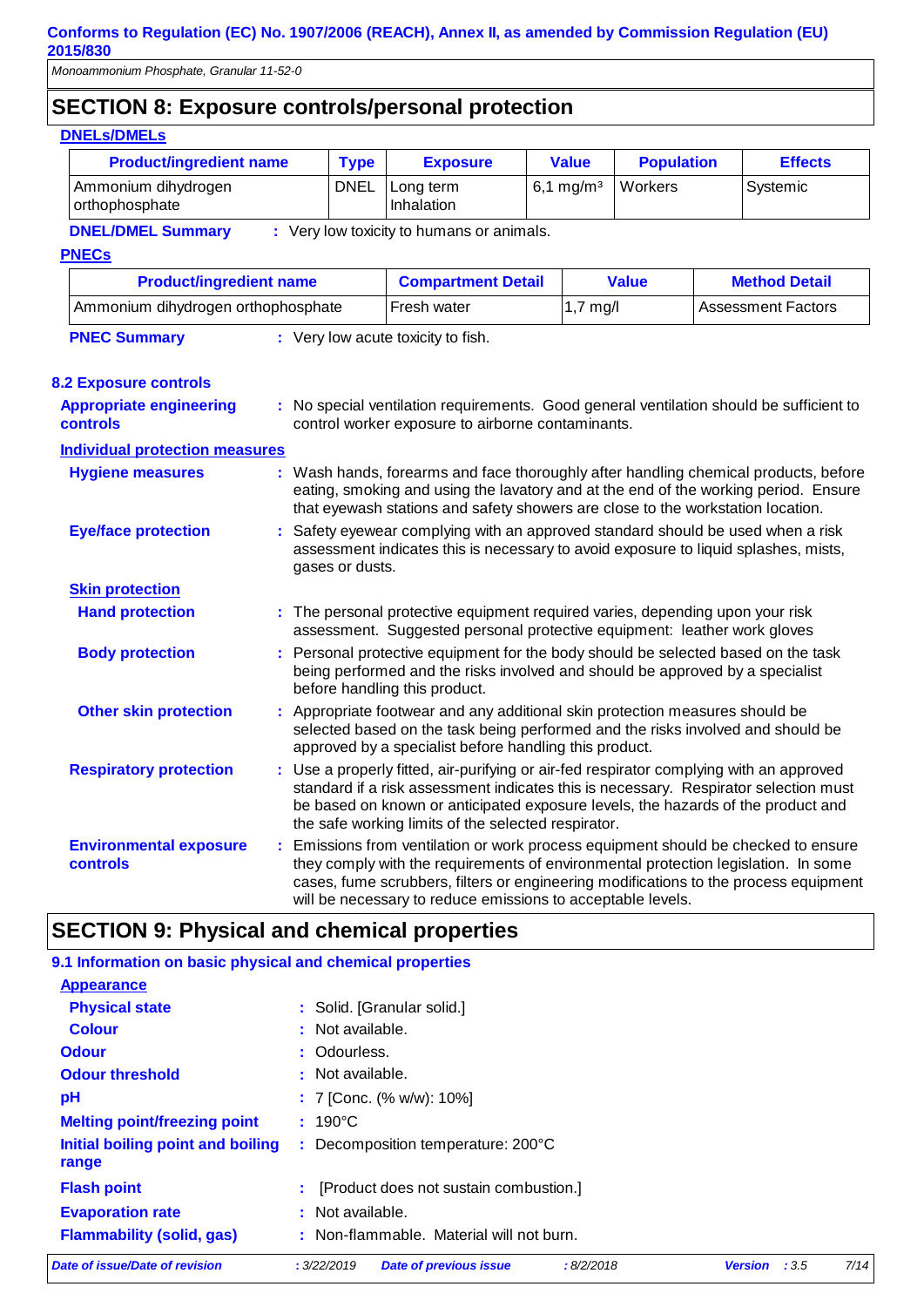# **SECTION 9: Physical and chemical properties**

| <b>Upper/lower flammability or</b><br>explosive limits | : Not applicable.                                               |
|--------------------------------------------------------|-----------------------------------------------------------------|
| <b>Vapour pressure</b>                                 | : Not available.                                                |
| <b>Vapour density</b>                                  | : Not available.                                                |
| <b>Relative density</b>                                | : 1.8                                                           |
| <b>Solubility(ies)</b>                                 | : Soluble in the following materials: cold water and hot water. |
| <b>Partition coefficient: n-octanol/</b><br>water      | : Not available.                                                |
| <b>Auto-ignition temperature</b>                       | : Not applicable.                                               |
| <b>Decomposition temperature</b>                       | $: 200^{\circ}$ C                                               |
| <b>Viscosity</b>                                       | : Not applicable                                                |
| <b>Explosive properties</b>                            | : Not applicable.                                               |
| <b>Oxidising properties</b>                            | : No oxidising ingredients present.                             |
| <b>9.2 Other information</b>                           |                                                                 |
| <b>Solubility in water</b>                             | : Water soluble.                                                |

No additional information.

| <b>SECTION 10: Stability and reactivity</b>       |                                                                                                                                          |  |  |  |
|---------------------------------------------------|------------------------------------------------------------------------------------------------------------------------------------------|--|--|--|
| <b>10.1 Reactivity</b>                            | : No specific test data related to reactivity available for this product or its ingredients.                                             |  |  |  |
| <b>10.2 Chemical stability</b>                    | : The product is stable.                                                                                                                 |  |  |  |
| <b>10.3 Possibility of</b><br>hazardous reactions | : Under normal conditions of storage and use, hazardous reactions will not occur.                                                        |  |  |  |
| <b>10.4 Conditions to avoid</b>                   | : Absorbs moisture on long-term storage under high humidity conditions. Store in a<br>well-ventilated, dry place. Protect from moisture. |  |  |  |
| 10.5 Incompatible materials                       | : No specific data.                                                                                                                      |  |  |  |
| <b>10.6 Hazardous</b><br>decomposition products   | : Under normal conditions of storage and use, hazardous decomposition products<br>should not be produced.                                |  |  |  |

## **SECTION 11: Toxicological information**

#### **11.1 Information on toxicological effects**

#### **Acute toxicity**

| <b>Product/ingredient name</b>        | <b>Result</b>                                              | <b>Species</b>                  | <b>Dose</b>              | <b>Exposure</b> |
|---------------------------------------|------------------------------------------------------------|---------------------------------|--------------------------|-----------------|
| Ammonium dihydrogen<br>orthophosphate | LC50 Inhalation Dusts and mists   Rat - Male,<br>LD50 Oral | Female<br>Rat - Male,<br>Female | $>5$ mg/l<br>>2000 mg/kg | 4 hours         |

#### **Conclusion/Summary :** Not considered to be acutely toxic. **Irritation/Corrosion**

| <b>Product/ingredient name</b>        | <b>Result</b> | <b>Species</b> | <b>Score</b> | <b>Exposure</b> | <b>Observation</b> |
|---------------------------------------|---------------|----------------|--------------|-----------------|--------------------|
| Ammonium dihydrogen<br>orthophosphate | Skin          | Rabbit         |              |                 |                    |
|                                       | Eves          | Rabbit         |              |                 |                    |

| <b>Conclusion/Summary</b> |             |
|---------------------------|-------------|
| <b>Skin</b>               | : Non-irrit |

tating to the skin.

```
Date of issue/Date of revision : 3/22/2019 Date of previous issue : 8/2/2018 Version : 3.5 8/14
```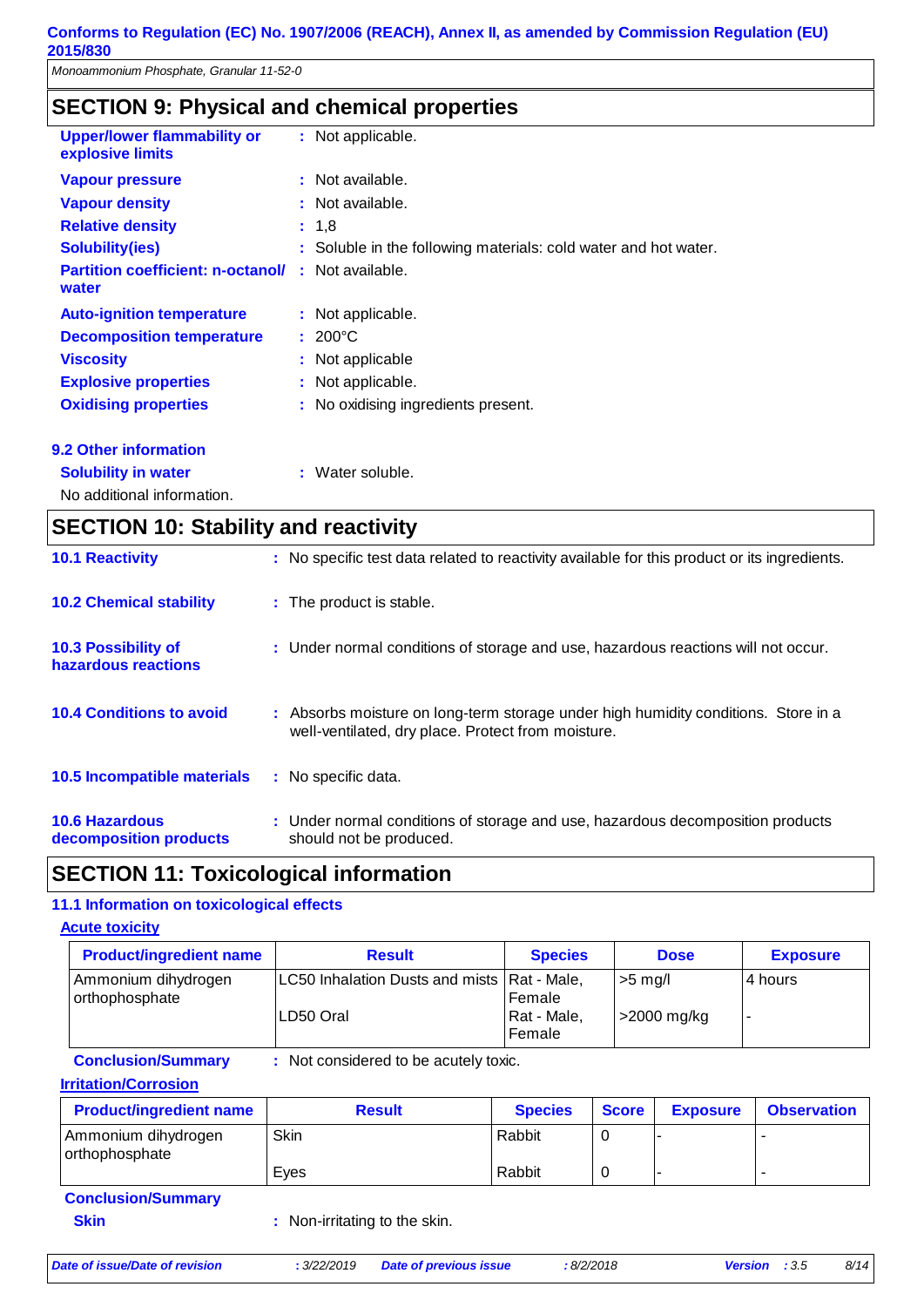*Monoammonium Phosphate, Granular 11-52-0*

## **SECTION 11: Toxicological information**

- 
- **Eyes** : Non-irritating to the eyes.
- 
- **Respiratory :** Non-irritating to the respiratory system.
- 

| <b>Sensitisation</b>                  |                               |                |                 |  |
|---------------------------------------|-------------------------------|----------------|-----------------|--|
| <b>Product/ingredient name</b>        | <b>Route of</b><br>exposure   | <b>Species</b> | <b>Result</b>   |  |
| Ammonium dihydrogen<br>orthophosphate | skin                          | Mouse          | Not sensitizing |  |
| <b>Conclusion/Summary</b>             |                               |                |                 |  |
| <b>ALL</b>                            | the Miller and an article and |                |                 |  |

**Skin** : Non-sensitiser.

**Respiratory : Non-sensitiser.** 

#### **Mutagenicity**

| <b>Product/ingredient name</b>        | Test                                               | <b>Experiment</b> | <b>Result</b> |
|---------------------------------------|----------------------------------------------------|-------------------|---------------|
| Ammonium dihydrogen<br>orthophosphate | OECD 471 Bacterial<br><b>Reverse Mutation Test</b> | Subject: Bacteria | Negative      |
| Constantinoplant Communication        | . Net soutcoasta in Association                    |                   |               |

| : Not mutagenic in Ames test. |
|-------------------------------|
|                               |

# **Carcinogenicity**

**Conclusion/Summary :** Not available.

#### **Reproductive toxicity**

| <b>Product/ingredient name</b>          | <b>Maternal</b><br>toxicity | <b>Fertility</b> | <b>Developmental</b><br>toxin | <b>Species</b>             | <b>Dose</b>     | <b>Exposure</b> |
|-----------------------------------------|-----------------------------|------------------|-------------------------------|----------------------------|-----------------|-----------------|
| Ammonium dihydrogen<br>l orthophosphate | <b>Negative</b>             | Negative         | Negative                      | Rat - Male, Female   Oral: | > 1500<br>mg/kg |                 |

**Conclusion/Summary :** Not considered to be toxic to the reproductive system.

#### **Teratogenicity**

| <b>Product/ingredient name</b>        | <b>Result</b>   | <b>Species</b>        | <b>Dose</b> | <b>Exposure</b> |
|---------------------------------------|-----------------|-----------------------|-------------|-----------------|
| Ammonium dihydrogen<br>orthophosphate | Negative - Oral | Rat - Male,<br>Female | >1500 mg/kg |                 |

**Conclusion/Summary :** No known significant effects or critical hazards.

#### **Specific target organ toxicity (single exposure)**

Not available.

**Specific target organ toxicity (repeated exposure)** Not available.

**Aspiration hazard**

Not available.

| <b>Information on likely routes</b><br>of exposure | : Skin contact<br>Inhalation (dusts and mists)                                                        |
|----------------------------------------------------|-------------------------------------------------------------------------------------------------------|
| <b>Potential acute health effects</b>              |                                                                                                       |
| Eye contact                                        | : No known significant effects or critical hazards. May cause irritation due to<br>mechanical action. |
| <b>Inhalation</b>                                  | : No known significant effects or critical hazards.                                                   |
| <b>Skin contact</b>                                | : No known significant effects or critical hazards.                                                   |
| <b>Ingestion</b>                                   | : No known significant effects or critical hazards.                                                   |

### **Symptoms related to the physical, chemical and toxicological characteristics**

| Eye contact       | May cause irritation due to mechanical action. |
|-------------------|------------------------------------------------|
| <b>Inhalation</b> | No specific data.                              |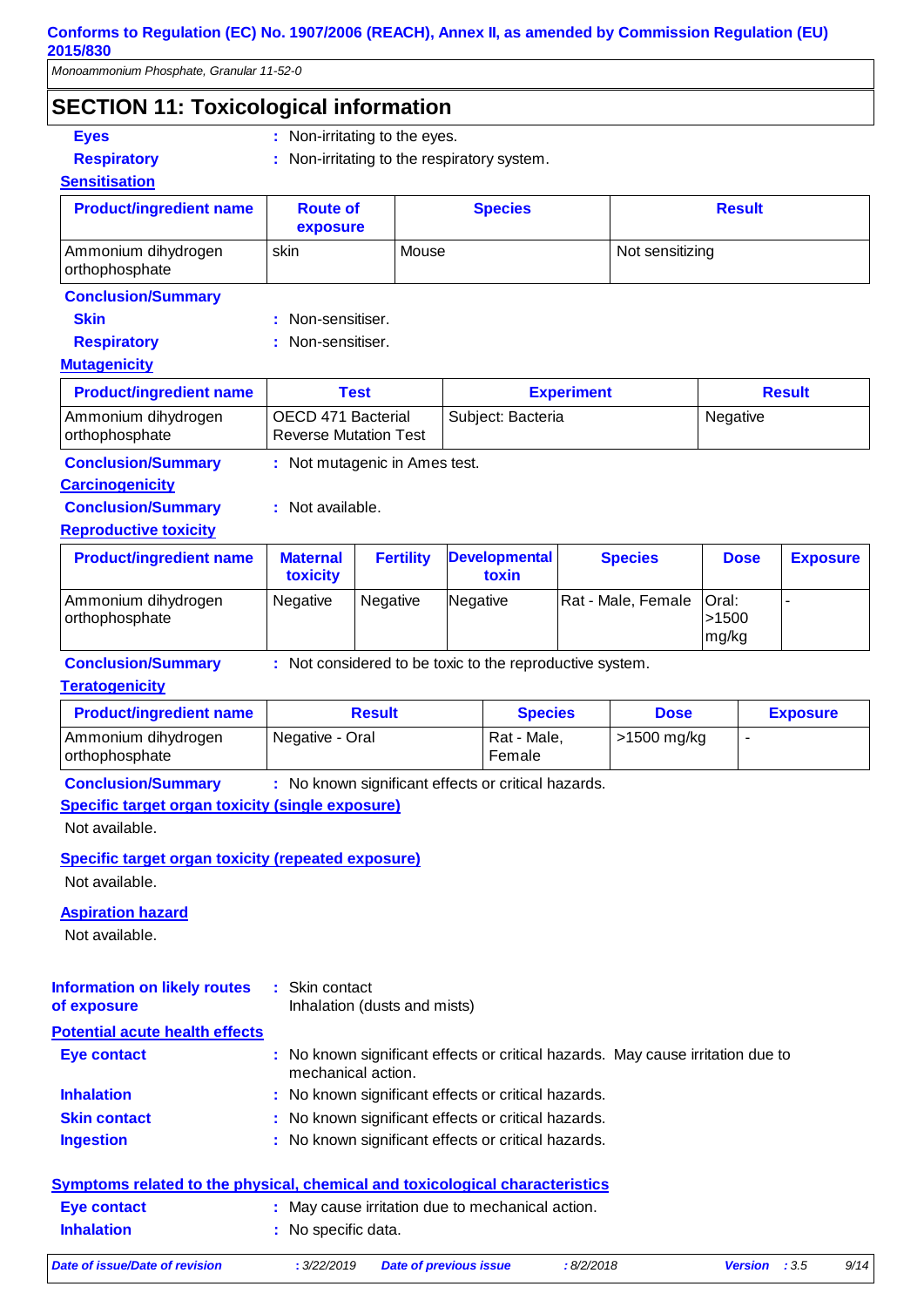*Monoammonium Phosphate, Granular 11-52-0*

## **SECTION 11: Toxicological information**

- **Skin contact** : No specific data.
- **Ingestion has constructed that the set of the set of the set of the set of the set of the set of the set of the set of the set of the set of the set of the set of the set of the set of the set of the set of the set of t**

#### **Delayed and immediate effects as well as chronic effects from short and long-term exposure**

| <b>Short term exposure</b>              |                                                     |
|-----------------------------------------|-----------------------------------------------------|
| <b>Potential immediate</b><br>effects   | : No known significant effects or critical hazards. |
| <b>Potential delayed effects</b>        | : No known significant effects or critical hazards. |
| Long term exposure                      |                                                     |
| <b>Potential immediate</b><br>effects   | : No known significant effects or critical hazards. |
| <b>Potential delayed effects</b>        | : No known significant effects or critical hazards. |
| <b>Potential chronic health effects</b> |                                                     |

| <b>Product/ingredient name</b>        | <b>Result</b>                                       | <b>Species</b>        | <b>Dose</b> | <b>Exposure</b> |
|---------------------------------------|-----------------------------------------------------|-----------------------|-------------|-----------------|
| Ammonium dihydrogen<br>orthophosphate | Chronic NOAEL Oral                                  | Rat - Male,<br>Female | 250 mg/kg   |                 |
| <b>Conclusion/Summary</b>             | : No evidence of risk to humans.                    |                       |             |                 |
| <b>General</b>                        | : No known significant effects or critical hazards. |                       |             |                 |
| <b>Carcinogenicity</b>                | : No known significant effects or critical hazards. |                       |             |                 |
| <b>Mutagenicity</b>                   | : No known significant effects or critical hazards. |                       |             |                 |
| <b>Teratogenicity</b>                 | : No known significant effects or critical hazards. |                       |             |                 |
| <b>Developmental effects</b>          | : No known significant effects or critical hazards. |                       |             |                 |
| <b>Fertility effects</b>              | : No known significant effects or critical hazards. |                       |             |                 |
|                                       |                                                     |                       |             |                 |

#### **Other information :**

: Not available.

## **SECTION 12: Ecological information**

#### **12.1 Toxicity**

| <b>Product/ingredient name</b>        | <b>Result</b>                                                                                           | <b>Species</b> | <b>Exposure</b> |
|---------------------------------------|---------------------------------------------------------------------------------------------------------|----------------|-----------------|
| Ammonium dihydrogen<br>orthophosphate | LC50 > 85.9 mg/l Fresh water                                                                            | Fish           | 96 hours        |
| <b>Conclusion/Summary</b>             | : Very low acute toxicity to fish. Based on available data, the classification criteria are<br>not met. |                |                 |

#### **12.2 Persistence and degradability**

**Conclusion/Summary :** According to EC criteria: Readily biodegradable

#### **12.3 Bioaccumulative potential**

Not available.

# **12.4 Mobility in soil**

| <b>Soil/water partition</b> | : Not available. |
|-----------------------------|------------------|
| <b>coefficient (Koc)</b>    |                  |
| <b>Mobility</b>             | : Not available. |

#### **12.5 Results of PBT and vPvB assessment**

| <b>PBT</b> | : Not applicable. |
|------------|-------------------|
|            |                   |

**vPvB** : Not applicable.

*Date of issue/Date of revision* **:** *3/22/2019 Date of previous issue : 8/2/2018 Version : 3.5 10/14*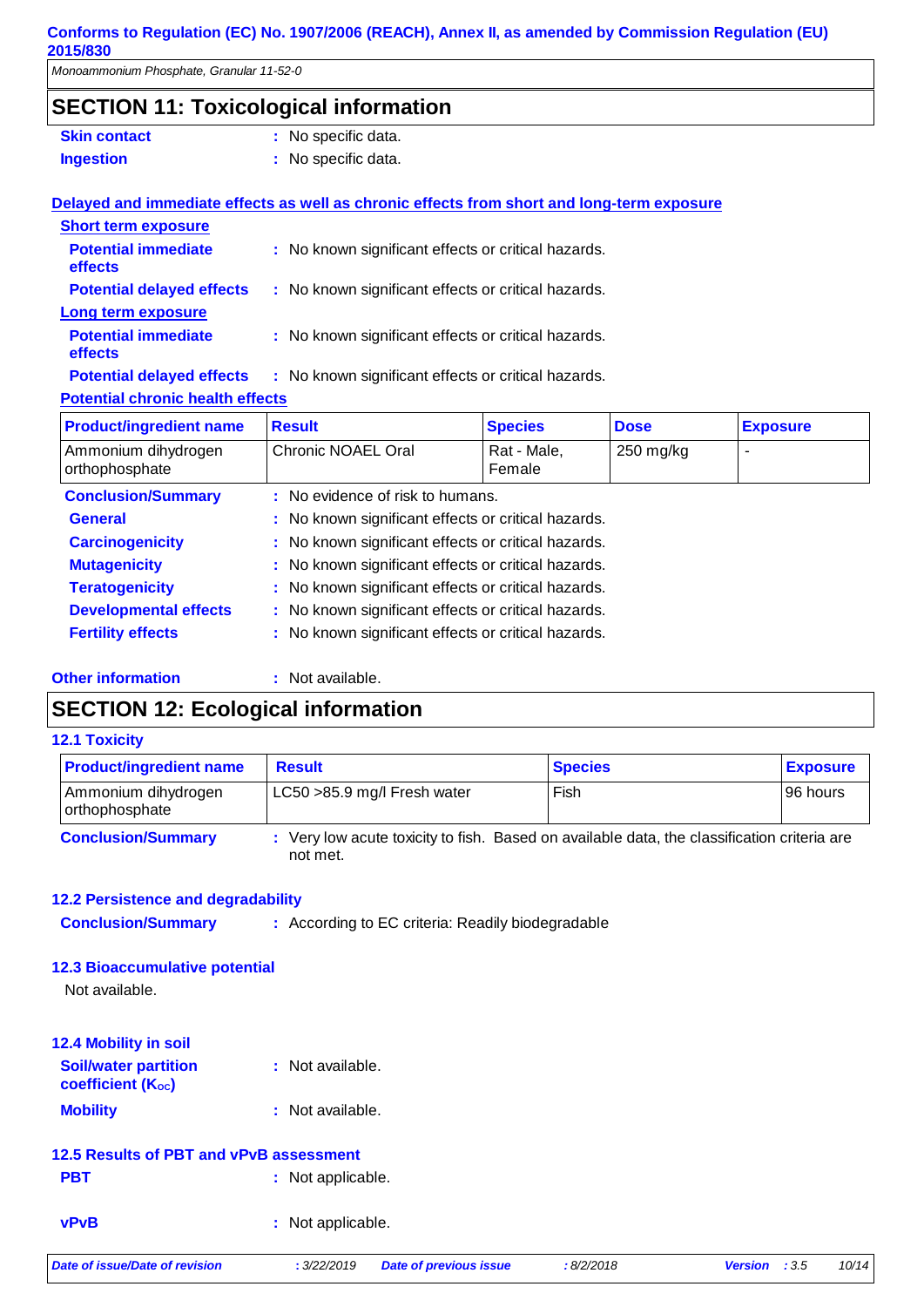*Monoammonium Phosphate, Granular 11-52-0*

## **SECTION 12: Ecological information**

**12.6 Other adverse effects :** No known significant effects or critical hazards.

#### **SECTION 13: Disposal considerations**

The information in this section contains generic advice and guidance.

#### **13.1 Waste treatment methods**

| <b>Product</b>             |                                                                                                                                                                                                                                                                                                                                                                                                                                                                                                                                                                                                                              |
|----------------------------|------------------------------------------------------------------------------------------------------------------------------------------------------------------------------------------------------------------------------------------------------------------------------------------------------------------------------------------------------------------------------------------------------------------------------------------------------------------------------------------------------------------------------------------------------------------------------------------------------------------------------|
| <b>Methods of disposal</b> | : The generation of waste should be avoided or minimised wherever possible.<br>Significant quantities of waste product residues should not be disposed of via the foul<br>sewer but processed in a suitable effluent treatment plant. Dispose of surplus and<br>non-recyclable products via a licensed waste disposal contractor.or Recover the<br>material and use it for its intended purpose. Disposal of this product, solutions and<br>any by-products should at all times comply with the requirements of environmental<br>protection and waste disposal legislation and any regional local authority<br>requirements. |
| <b>Hazardous waste</b>     | : Within the present knowledge of the supplier, this product is not regarded as<br>hazardous waste, as defined by EU Directive 2008/98/EC.                                                                                                                                                                                                                                                                                                                                                                                                                                                                                   |

**European waste catalogue (EWC)**

| <b>Waste code</b>          | <b>Waste designation</b>                                                                                                                                                                                 |  |  |
|----------------------------|----------------------------------------------------------------------------------------------------------------------------------------------------------------------------------------------------------|--|--|
| 06 01 99                   | wastes not otherwise specified                                                                                                                                                                           |  |  |
| <b>Packaging</b>           |                                                                                                                                                                                                          |  |  |
| <b>Methods of disposal</b> | : The generation of waste should be avoided or minimised wherever possible. Waste<br>packaging should be recycled. Incineration or landfill should only be considered<br>when recycling is not feasible. |  |  |
| <b>Special precautions</b> | : Empty containers or liners may retain some product residues. Avoid dispersal of spilt<br>material and runoff and contact with soil, waterways, drains and sewers.                                      |  |  |

### **SECTION 14: Transport information**

|                                           | <b>ADR/RID</b> | <b>ADN</b>     | <b>IMDG</b>    | <b>ICAO</b>    |
|-------------------------------------------|----------------|----------------|----------------|----------------|
| 14.1 UN number                            | Not regulated. | Not regulated. | Not regulated. | Not regulated. |
| 14.2 UN proper<br>shipping name           | $\blacksquare$ |                |                |                |
| <b>14.3 Transport</b><br>hazard class(es) | $\blacksquare$ |                |                |                |
| 14.4 Packing group  -                     |                |                |                |                |
| 14.5<br><b>Environmental</b><br>hazards   | No.            | No.            | No.            | No.            |
| <b>Additional</b><br>information          | ۰              |                |                |                |

**14.6 Special precautions for user**

**Transport within user's premises:** always transport in closed containers that are **:** upright and secure. Ensure that persons transporting the product know what to do in the event of an accident or spillage.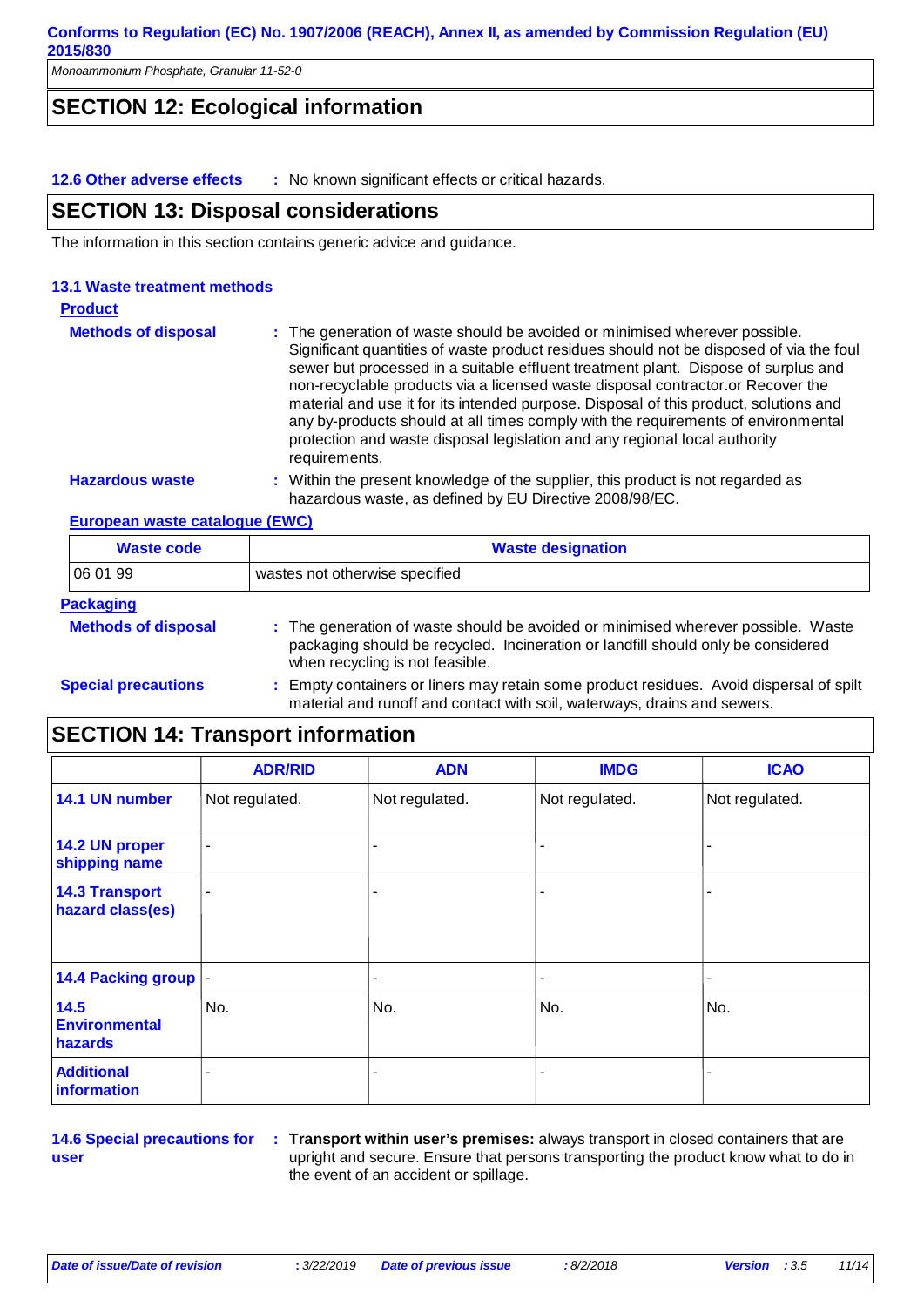*Monoammonium Phosphate, Granular 11-52-0*

# **SECTION 14: Transport information**

**14.7 Transport in bulk according to Annex II of Marpol and the IBC Code** **:** Not available.

## **SECTION 15: Regulatory information**

**15.1 Safety, health and environmental regulations/legislation specific for the substance or mixture**

**EU Regulation (EC) No. 1907/2006 (REACH)**

#### **Annex XIV - List of substances subject to authorisation**

#### **Annex XIV**

None of the components are listed.

**Substances of very high concern**

None of the components are listed.

**Annex XVII - Restrictions on the manufacture, :**

### **placing on the market and**

**use of certain dangerous substances, mixtures and articles**

#### **Other EU regulations**

**Europe inventory** : This material is listed or exempted.

#### **Ozone depleting substances (1005/2009/EU)**

Not listed.

**Prior Informed Consent (PIC) (649/2012/EU)** Not listed.

#### **Seveso Directive**

This product is not controlled under the Seveso III Directive.

#### **International regulations**

**Chemical Weapon Convention List Schedules I, II & III Chemicals**

Not listed.

#### **Montreal Protocol (Annexes A, B, C, E)**

Not listed.

**Stockholm Convention on Persistent Organic Pollutants** Not listed.

#### **Rotterdam Convention on Prior Informed Consent (PIC)** Not listed.

### **UNECE Aarhus Protocol on POPs and Heavy Metals**

Not listed.

### **International lists**

| Date of issue/Date of revision | : 3/22/2019<br><b>Date of previous issue</b><br>:8/2/2018                                               | <b>Version</b> | :3.5 | 12/14 |  |  |
|--------------------------------|---------------------------------------------------------------------------------------------------------|----------------|------|-------|--|--|
| <b>Taiwan</b>                  | : This material is listed or exempted.                                                                  |                |      |       |  |  |
| <b>Republic of Korea</b>       | : This material is listed or exempted.                                                                  |                |      |       |  |  |
| <b>Philippines</b>             | : This material is listed or exempted.                                                                  |                |      |       |  |  |
| <b>New Zealand</b>             | : This material is listed or exempted.                                                                  |                |      |       |  |  |
| <b>Malaysia</b>                | : Not determined.                                                                                       |                |      |       |  |  |
| <b>Japan</b>                   | Japan inventory (ENCS): This material is listed or exempted.<br>Japan inventory (ISHL): Not determined. |                |      |       |  |  |
| <b>China</b>                   | : This material is listed or exempted.<br>Canada<br>: This material is listed or exempted.              |                |      |       |  |  |
|                                |                                                                                                         |                |      |       |  |  |
| <b>Australia</b>               | : This material is listed or exempted.                                                                  |                |      |       |  |  |
| <b>National inventory</b>      |                                                                                                         |                |      |       |  |  |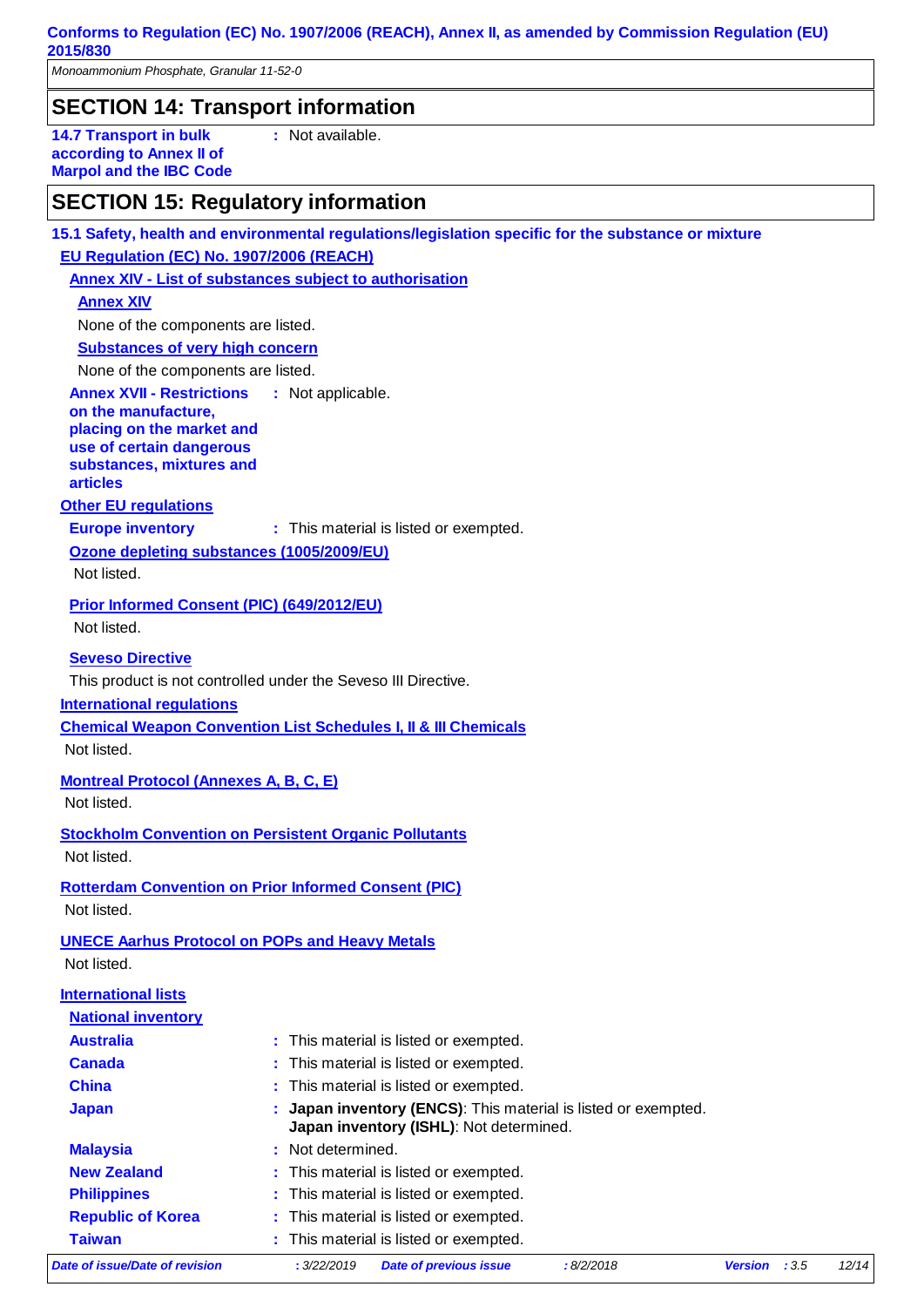*Monoammonium Phosphate, Granular 11-52-0*

### **SECTION 15: Regulatory information**

- 
- **Turkey : Not determined.**
- **United States :** This material is listed or exempted.

#### **15.2 Chemical safety assessment**

**:** Complete.

# **SECTION 16: Other information**

**Key literature references and sources for data :** REGULATION (EC) No 1907/2006 OF THE EUROPEAN PARLIAMENT AND OF THE COUNCIL OF 18 DECEMBER 2006, with successive adaptations, amendments, and corrigenda. REGULATION (EC) No 1272/2008 OF THE EUROPEAN PARLIAMENT AND OF THE COUNCIL OF 16 DECEMBER 2008, with successive adaptations, amendments, and corrigenda. ECHA, European Chemicals Agency, Classification and Labelling Database DIRECTIVE 2012/18/EU OF THE EUROPEAN PARLIAMENT AND OF THE COUNCIL OF 4 JULY 2012 on the control of major-accident hazards involving dangerous substances European Agreement concerning the International Carriage of Dangerous Goods by Road (ADR), latest revision. Directive 2008/68/EC of the European Parliament and of the Council of 24 September 2008 on the inland transport of dangerous goods, with successive amendments. REGULATION (EC) No 2003/2003 OF THE EUROPEAN PARLIAMENT AND OF THE COUNCIL OF 13 OCTOBER 2003 RELATING TO FERTILISERS, with successive adaptations, amendments, and corrigenda. American Conference of Governmental Industrial Hygienists, Threshold Limit Values for Chemical Substances, latest edition. Corrosion Data Survey, Sixth Edition, 1985, National Association of Corrosion **Engineers** ERG 2016 Emergency Response Guidebook IARC Monographs on the Evaluation of Carcinogenic Risks to Humans. The Fertilizer Institute, Toxicity Testing Results, March 2003 Substance Information Exchange Forum Database  $\nabla$  Indicates information that has changed from previously issued version. **Abbreviations and acronyms :** ATE = Acute Toxicity Estimate CLP = Classification, Labelling and Packaging Regulation [Regulation (EC) No. 1272/2008] DMEL = Derived Minimal Effect Level DNEL = Derived No Effect Level EUH statement = CLP-specific Hazard statement PBT = Persistent, Bioaccumulative and Toxic PNEC = Predicted No Effect Concentration RRN = REACH Registration Number vPvB = Very Persistent and Very Bioaccumulative **Procedure used to derive the classification according to Regulation (EC) No. 1272/2008 [CLP/GHS]**

| <b>Classification</b>                                                                                                                                                                               | <b>Justification</b> |
|-----------------------------------------------------------------------------------------------------------------------------------------------------------------------------------------------------|----------------------|
| This product does not meet the criteria for classification in any hazard<br>class according to Regulation (EC) 1272/2008 on classification,<br>I abelling and packaging of substances and mixtures. | Weight of evidence   |

#### **Full text of abbreviated H statements**

Not applicable.

### **Full text of classifications [CLP/GHS]**

Not applicable.

| Date of issue/ Date of | : 3/22/2019 |
|------------------------|-------------|
| revision               |             |

|  |  | Date of issue/Date of revision |
|--|--|--------------------------------|
|  |  |                                |